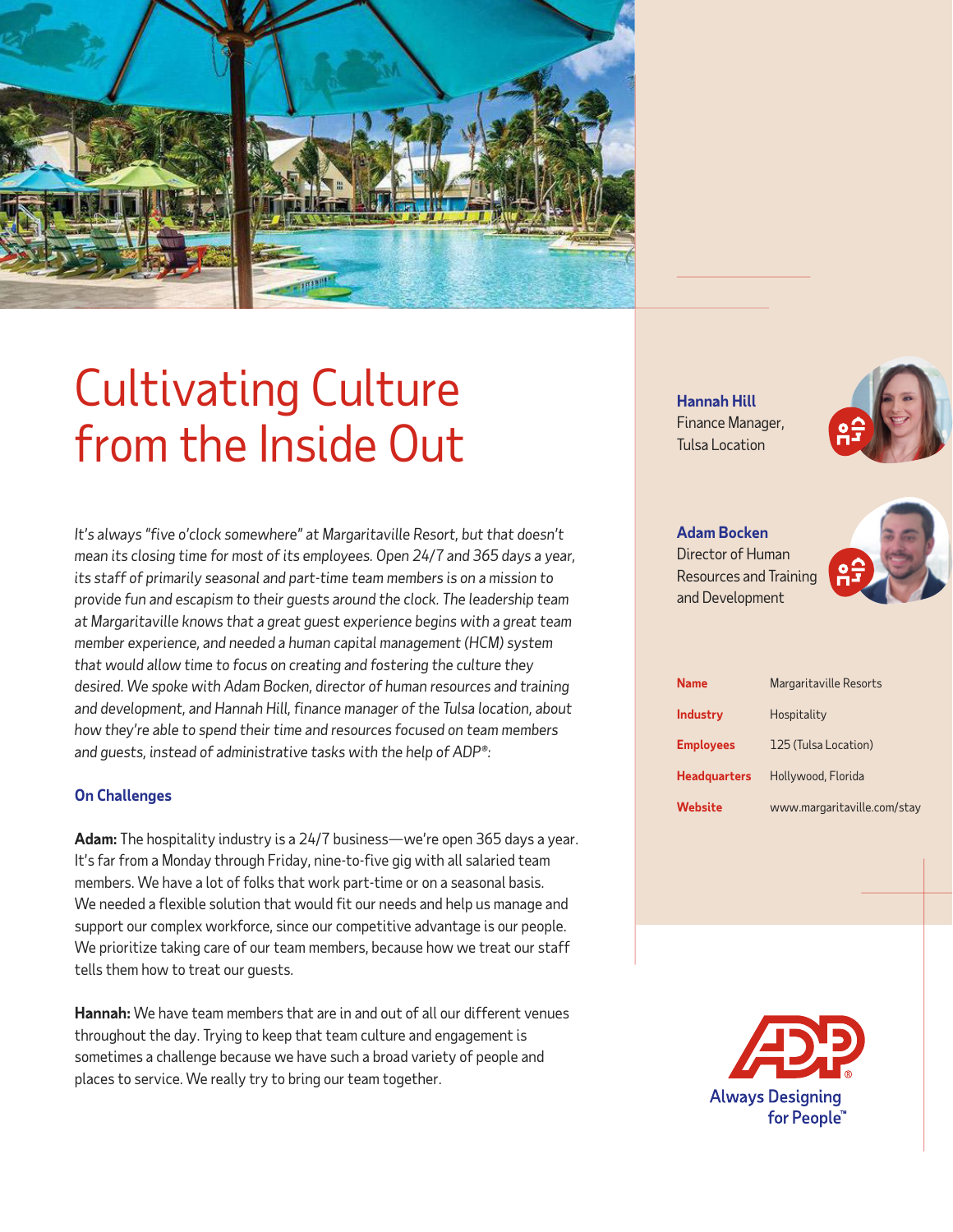# **On Partnering with ADP**

**Adam:** Prior to ADP, we had Paycor, which wasn't an all-encompassing HCM solution. It didn't have the functionality to do talent management or recruitment. We had to piecemeal a bunch of different software solutions together to get the robust solution that we needed.

We switched to ADP because, as a full HCM solution, ADP is much more attractive. It's flexible—we have a base system, and can add on each of the modules as needed. There are a lot of things that ADP offers in an HCM system versus other providers that really keeps it seamless and organized. ADP is that one-stop-shop we were looking for.

# **On Saving Time and Resources**

**Adam:** The fact that ADP has the functionality to automate a lot of the processes that we use has been really helpful. It significantly reduced the administrative burden and allows me to focus on our locations, our guests and our team members. I no longer have to spend time worrying about things like whether or not someone got enrolled in the correct medical plan. It's been a huge time saver for me and for our company.

**Hannah:** When I first started processing payrolls for Margaritaville, it was about a three-day process because of the number of timesheets that we run and the complexities of our departments. We had paper timesheets on clipboards throughout the venue—it was not efficient or conducive to our needs. Once we implemented ADP, my payroll processing time decreased from those three days to about half a day. With all the different responsibilities that I have, that translates to a big time savings.

#### **On Recruiting and Onboarding**

**Adam:** ADP's Screening and Selection Services has been great. Before ADP, securing a candidate's background check and screening report would take anywhere from 10 to 12 days. Now, that time has been cut to about three or four days, which has been really helpful in getting new hires started quicker.

**Hannah:** I used to have a roll-along cart that had everyone's physical files in it. Once we began using the ADP New Hire Wizard, we were able to enter our new staff members' information right into the system, get their tax withholdings set up, IDs entered and all of their onboarding done in one sitting. It's really helpful to have all of that data pulled right into the system within just a few minutes, instead of having to carry around a cart full of clipboards that are 20 pages deep.

There are a lot of things that ADP offers in an HCM system versus other providers that really keeps it seamless and organized. ADP is that onestop-shop we were looking for.

#### **Adam Bocken**

Director of Human Resources and Training and Development